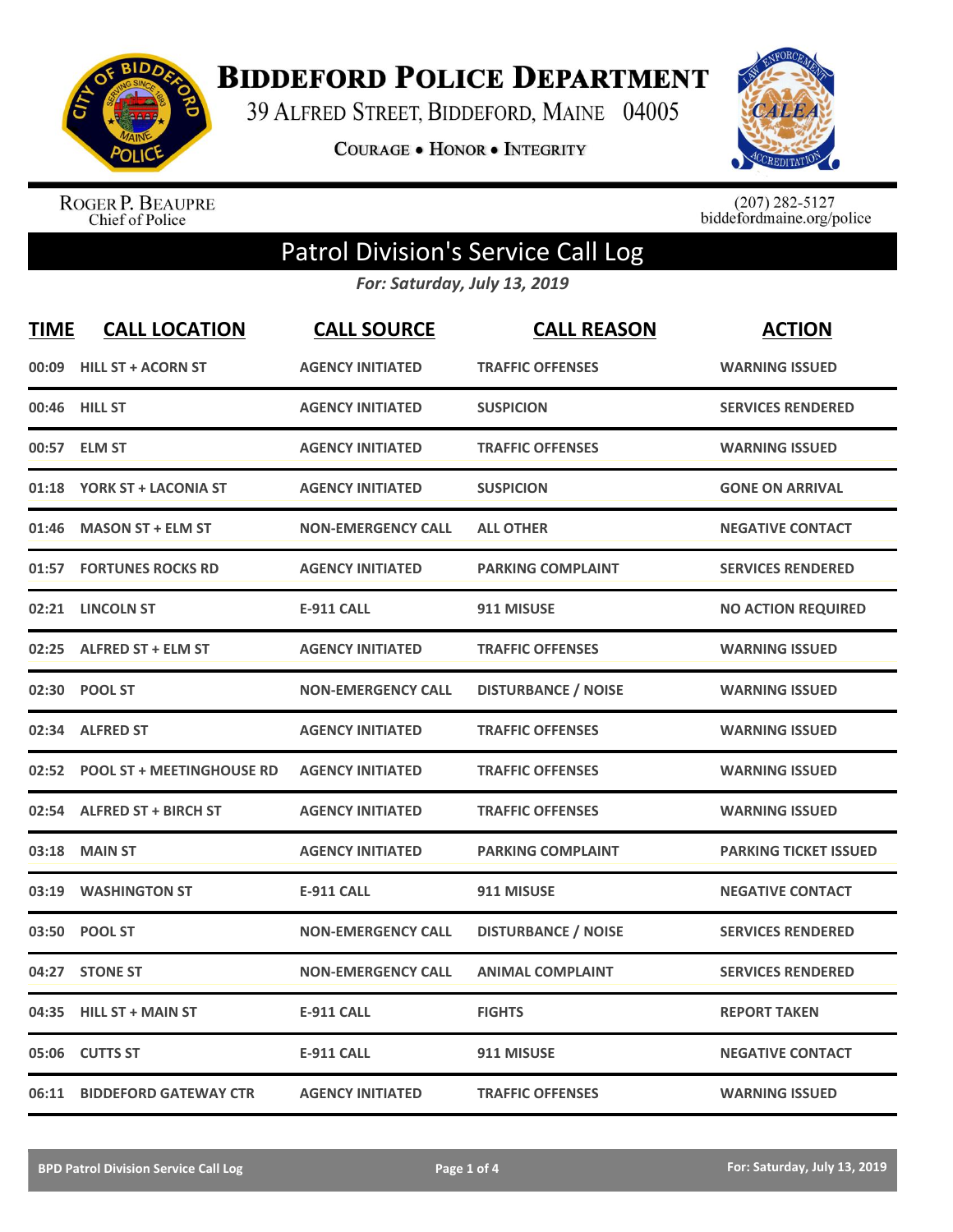| <b>TIME</b> | <b>CALL LOCATION</b>              | <b>CALL SOURCE</b>                                                              | <b>CALL REASON</b>                                                                      | <b>ACTION</b>            |
|-------------|-----------------------------------|---------------------------------------------------------------------------------|-----------------------------------------------------------------------------------------|--------------------------|
|             | 06:11 HILL ST + WINTER GARDEN     | <b>AGENCY INITIATED</b>                                                         | <b>TRAFFIC OFFENSES</b>                                                                 | <b>VSAC ISSUED</b>       |
|             | 06:16 ALFRED ST + EDWARDS AVE     | <b>AGENCY INITIATED</b>                                                         | <b>TRAFFIC OFFENSES</b>                                                                 | <b>NO VIOLATION</b>      |
|             | 06:18 ALFRED ST                   | <b>NON-EMERGENCY CALL</b>                                                       | <b>ARTICLES LOST/FOUND</b>                                                              | <b>SERVICES RENDERED</b> |
|             | 06:37 ALFRED ST + ROBERTS ST      | <b>AGENCY INITIATED</b>                                                         | <b>TRAFFIC OFFENSES</b>                                                                 | <b>NO VIOLATION</b>      |
|             | 06:55 ALFRED ST                   | <b>NON-EMERGENCY CALL</b>                                                       | <b>ESCORTS / RELAYS</b>                                                                 | <b>CIVIL COMPLAINT</b>   |
|             | 07:09 ALFRED ST + ANDREWS RD      | <b>AGENCY INITIATED</b>                                                         | <b>TRAFFIC OFFENSES</b>                                                                 | <b>WARNING ISSUED</b>    |
|             | 07:26 SOUTH ST + MAPLEWOOD AVE    | <b>AGENCY INITIATED</b>                                                         | <b>TRAFFIC OFFENSES</b>                                                                 | <b>VSAC ISSUED</b>       |
|             | 07:42 MAY ST + SOUTH ST           | <b>AGENCY INITIATED</b><br><b>CHARGE: OPERATING WITH SUSPENDED REGISTRATION</b> | <b>TRAFFIC OFFENSES</b><br>OFFENDER: SAMANTHA A COOK  AGE: 29  RESIDENT OF: ARUNDEL, ME | <b>ARREST(S) MADE</b>    |
|             | 08:07 WEST ST                     | <b>NON-EMERGENCY CALL</b>                                                       | <b>ARTICLES LOST/FOUND</b>                                                              | <b>SERVICES RENDERED</b> |
|             | 08:15    FOSS ST                  | <b>E-911 CALL</b>                                                               | <b>DOMESTIC COMPLAINTS</b>                                                              | <b>REPORT TAKEN</b>      |
|             | 08:32 DARTMOUTH ST                | <b>E-911 CALL</b>                                                               | 911 MISUSE                                                                              | <b>SERVICES RENDERED</b> |
|             | 08:51 SOUTH ST + PRINCE PHILIP DR | <b>AGENCY INITIATED</b>                                                         | <b>TRAFFIC OFFENSES</b>                                                                 | <b>WARNING ISSUED</b>    |
| 08:53       | <b>HIGH ST</b>                    | <b>NON-EMERGENCY CALL</b>                                                       | <b>CIVIL COMPLAINT</b>                                                                  | <b>CIVIL COMPLAINT</b>   |
|             | 09:09 SOUTH ST + FOX HOLLOW DR    | <b>AGENCY INITIATED</b>                                                         | <b>TRAFFIC OFFENSES</b>                                                                 | <b>WARNING ISSUED</b>    |
|             | 09:17 ELM ST                      | <b>NON-EMERGENCY CALL</b>                                                       | <b>TRESPASSING</b>                                                                      | <b>CIVIL COMPLAINT</b>   |
|             | 09:25 SOUTH ST + WADLIN RD        | <b>AGENCY INITIATED</b>                                                         | <b>TRAFFIC OFFENSES</b>                                                                 | <b>WARNING ISSUED</b>    |
|             | 09:33 ELM ST                      | <b>NON-EMERGENCY CALL</b>                                                       | <b>THEFT</b>                                                                            | <b>REPORT TAKEN</b>      |
|             | 09:43 SOUTH ST                    | <b>AGENCY INITIATED</b>                                                         | <b>TRAFFIC OFFENSES</b>                                                                 | <b>VSAC ISSUED</b>       |
|             | 10:02 SOUTH ST + COUNTRY DR       | <b>AGENCY INITIATED</b>                                                         | <b>TRAFFIC OFFENSES</b>                                                                 | <b>WARNING ISSUED</b>    |
|             | 10:22 ELM ST                      | <b>WALK-IN AT STATION</b>                                                       | <b>CIVIL COMPLAINT</b>                                                                  | <b>CIVIL COMPLAINT</b>   |
|             | 10:33 BEACH AVE                   | <b>AGENCY INITIATED</b>                                                         | <b>TRAFFIC OFFENSES</b>                                                                 | <b>WARNING ISSUED</b>    |
|             | 10:48 ELM ST                      | <b>AGENCY INITIATED</b>                                                         | <b>TRAFFIC OFFENSES</b>                                                                 | <b>WARNING ISSUED</b>    |
|             | 10:48 BOULDER WAY                 | <b>NON-EMERGENCY CALL</b>                                                       | <b>ARTICLES LOST/FOUND</b>                                                              | <b>SERVICES RENDERED</b> |
|             | 11:04 SHOPS WAY                   | <b>NON-EMERGENCY CALL</b>                                                       | <b>ANIMAL COMPLAINT</b>                                                                 | <b>SERVICES RENDERED</b> |
|             | 11:07 BRADBURY ST                 | <b>NON-EMERGENCY CALL</b>                                                       | <b>DOMESTIC COMPLAINTS</b>                                                              | <b>REPORT TAKEN</b>      |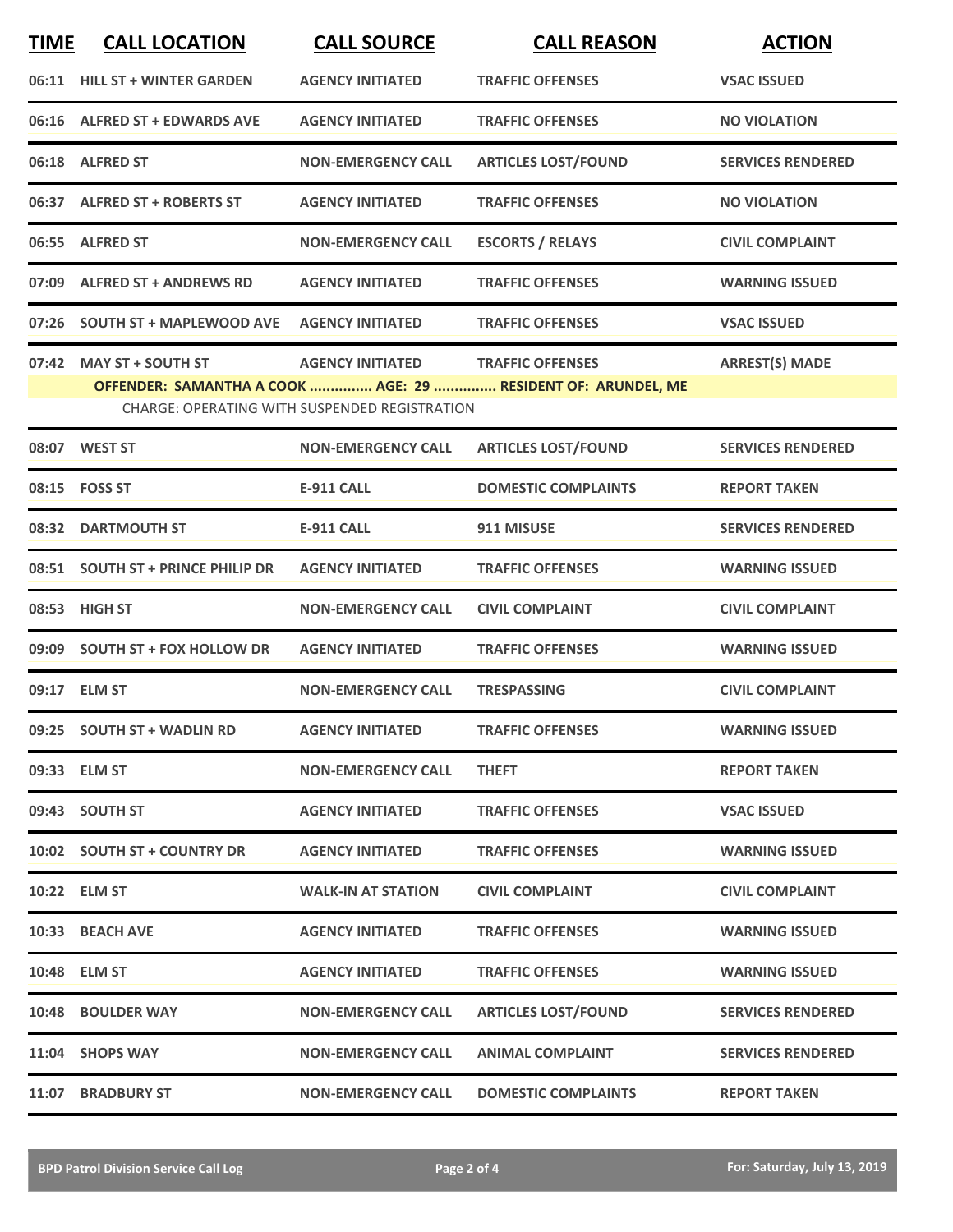| <b>TIME</b> | <b>CALL LOCATION</b>           | <b>CALL SOURCE</b>                                                                                         | <b>CALL REASON</b>                                            | <b>ACTION</b>                |
|-------------|--------------------------------|------------------------------------------------------------------------------------------------------------|---------------------------------------------------------------|------------------------------|
|             | 11:31 WEST ST                  | <b>NON-EMERGENCY CALL</b>                                                                                  | <b>JUVENILE OFFENSES</b>                                      | <b>SERVICES RENDERED</b>     |
| 11:36       | <b>FORTUNES ROCKS RD</b>       | <b>NON-EMERGENCY CALL</b>                                                                                  | <b>SUSPICION</b>                                              | <b>SERVICES RENDERED</b>     |
| 12:00       | <b>SKY OAKS DR</b>             | <b>WALK-IN AT STATION</b>                                                                                  | <b>THEFT</b>                                                  | <b>REPORT TAKEN</b>          |
| 12:14       | <b>BUZZELL RD</b>              | <b>E-911 CALL</b>                                                                                          | 911 MISUSE                                                    | <b>WARNING ISSUED</b>        |
| 12:57       | <b>MEDICAL CENTER DR</b>       | <b>NON-EMERGENCY CALL</b>                                                                                  | <b>ALL OTHER</b>                                              | <b>NO ACTION REQUIRED</b>    |
| 13:19       | <b>FORTUNES ROCKS RD</b>       | <b>AGENCY INITIATED</b>                                                                                    | <b>PARKING COMPLAINT</b>                                      | <b>NO VIOLATION</b>          |
| 13:26       | <b>MAIN ST + EMERY ST</b>      | <b>NON-EMERGENCY CALL</b>                                                                                  | <b>OPERATING UNDER INFLUENCE</b>                              | <b>ARREST(S) MADE</b>        |
|             |                                | CHARGE: OPERATE WHILE LICENSE SUSPENDED/REVOKED-OUI, PRIOR<br>CHARGE: OUI (DRUG OR COMBO)-NO TEST, 1 PRIOR | OFFENDER: GEOFFREY ONGEE  AGE: 21  RESIDENT OF: WESTBROOK, ME |                              |
|             | 13:35 WEST ST                  | <b>NON-EMERGENCY CALL</b>                                                                                  | <b>CRIMINAL MISCHIEF</b>                                      | <b>BUILDING CHECK/SECURE</b> |
| 14:16       | <b>BIRCH ST</b>                | <b>AGENCY INITIATED</b>                                                                                    | <b>DOMESTIC COMPLAINTS</b>                                    | <b>UNFOUNDED</b>             |
| 15:13       | <b>BIRCH ST</b>                | <b>NON-EMERGENCY CALL</b>                                                                                  | <b>TRESPASSING</b>                                            | <b>NO ACTION REQUIRED</b>    |
| 15:17       | <b>WEST COLE RD</b>            | <b>NON-EMERGENCY CALL</b>                                                                                  | <b>CHECK WELFARE</b>                                          | <b>NEGATIVE CONTACT</b>      |
|             | <b>15:34 FORTUNES ROCKS RD</b> | <b>NON-EMERGENCY CALL</b>                                                                                  | <b>ALL OTHER</b>                                              | <b>SERVICES RENDERED</b>     |
|             | 15:55 ALFRED ST                | <b>NON-EMERGENCY CALL</b>                                                                                  | <b>COURT ORDERED CHECK IN</b>                                 | <b>SERVICES RENDERED</b>     |
|             | 15:57 WEST ST + WESTWOOD DR    | <b>AGENCY INITIATED</b>                                                                                    | <b>TRAFFIC OFFENSES</b>                                       | <b>WARNING ISSUED</b>        |
|             | 16:08 WEST ST + WESTWOOD DR    | <b>AGENCY INITIATED</b>                                                                                    | <b>TRAFFIC OFFENSES</b>                                       | <b>WARNING ISSUED</b>        |
|             | <b>16:23 WASHINGTON ST</b>     | <b>NON-EMERGENCY CALL</b>                                                                                  | <b>HARASSMENT</b>                                             | <b>SERVICES RENDERED</b>     |
|             | 16:38 BIRCH ST                 | <b>WALK-IN AT STATION</b>                                                                                  | <b>THEFT</b>                                                  | <b>NO ACTION REQUIRED</b>    |
|             | 16:58 AMHERST ST               | <b>NON-EMERGENCY CALL</b>                                                                                  | <b>THEFT</b>                                                  | <b>SERVICES RENDERED</b>     |
|             | 16:59 BIRCH ST                 | <b>NON-EMERGENCY CALL</b>                                                                                  | <b>VIOL OF BAIL CONDITIONS</b>                                | <b>NEGATIVE CONTACT</b>      |
|             | 17:02 LANDRY ST                | <b>NON-EMERGENCY CALL</b>                                                                                  | <b>ALL OTHER</b>                                              | <b>SERVICES RENDERED</b>     |
|             | 18:10 KING ST + HILL ST        | <b>NON-EMERGENCY CALL</b>                                                                                  | <b>DISABLED VEHICLE</b>                                       | <b>SERVICES RENDERED</b>     |
|             | 18:34 ALFRED ST                | <b>WALK-IN AT STATION</b>                                                                                  | <b>COURT ORDERED CHECK IN</b>                                 | <b>SERVICES RENDERED</b>     |
|             | 18:59 RAYMOND ST               | <b>NON-EMERGENCY CALL</b>                                                                                  | <b>MENTAL ILLNESS CASES</b>                                   | <b>TRANSPORT TO HOSPITAL</b> |
|             | <b>19:34 MAIN ST</b>           | <b>NON-EMERGENCY CALL</b>                                                                                  | <b>THEFT</b>                                                  | <b>REPORT TAKEN</b>          |
|             | 19:52 BEACH HOUSE LN           | <b>NON-EMERGENCY CALL</b>                                                                                  | <b>ARTICLES LOST/FOUND</b>                                    | <b>SERVICES RENDERED</b>     |